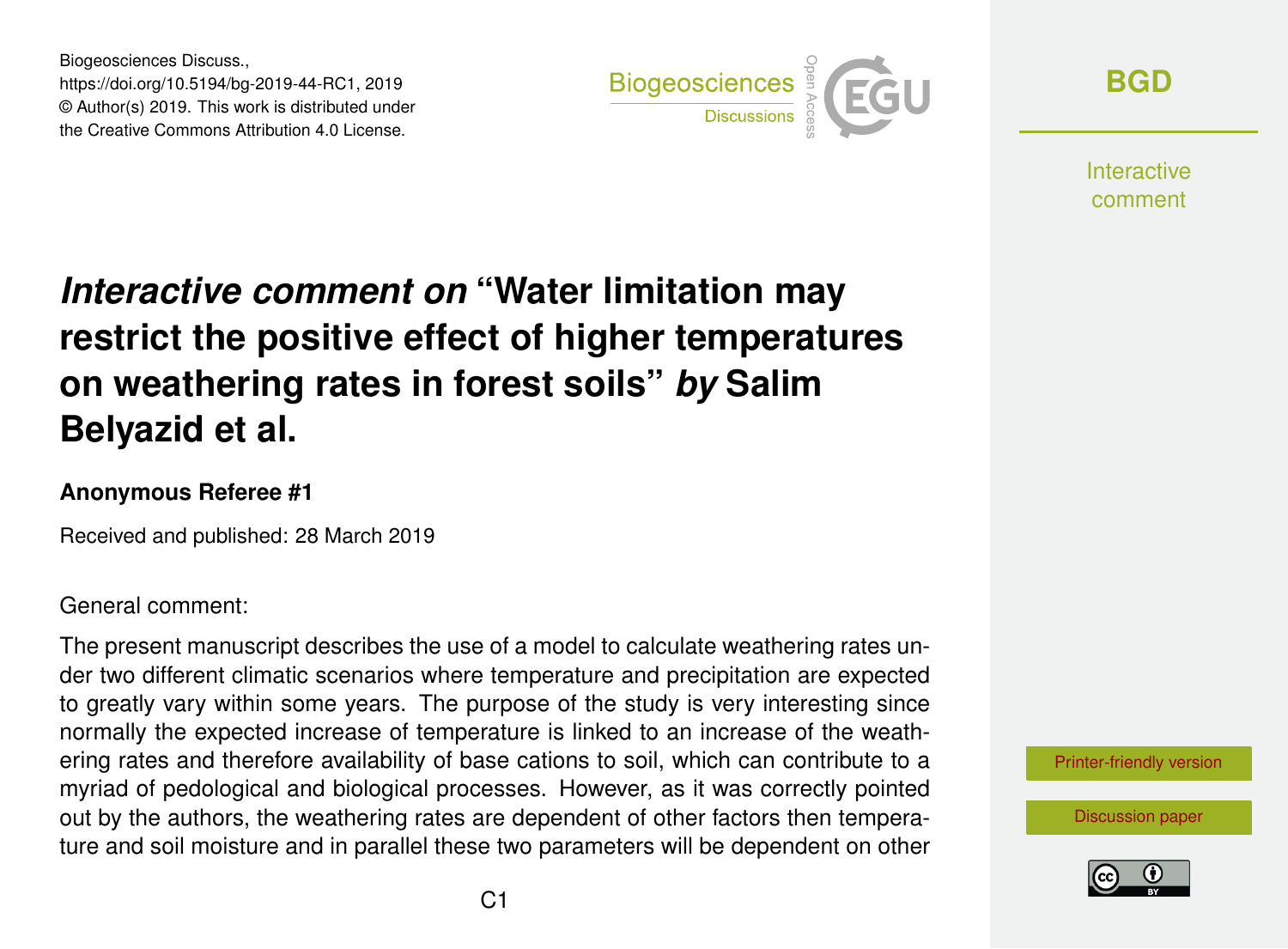complex occurring processes. However the study has two main problems. Firstly, no precise information is provided concerning the model used. Authors do not specify if soil moisture is simulated along the soil profile and if the soil is divided into different layers (this is relevant since the first layers are essentially organic). Also, there is no information on the input required for this simulation and how it was obtained such as the organic matter and nutrient concentrations, the different soil types, parent material and also the different occur minerals at different forest sites, the vegetation parameters required to correctly use a vegetation growth model since different trees will have different litter rates and constitution and water uptake dynamics. Finally, authors do not specify how they have calibrate the model for these forest sites and ultimately how did they validate it. Authors should demonstrate that the model is correctly simulating the effects induced by temperature and soil moisture in these places. The second problem of the manuscript is the range of results and discussion achieved. Once authors point out that climatic changes have complex effects on weathering and that several processes are affected by the changes that ultimately can interfere with weathering it would be very interesting to understand what is governing the weathering rates or by other words, which processes are mostly being influenced by these changes and what is causing the results. As it is now the manuscript describes only the correlations between temperature and soil moisture and the weathering rates but we have no clue of what is behind these trends. When using a model, we can focus on specific flows and understand how the different pools are being affected. The manuscript tittle is a good example of the manuscript fail to provide more effective answers. When stating in the tittle that "Water limitation may restrict. . ." when that was already the hypothesis do not show much improvement. As a conclusion, while the study has a valid and significant goal, it fails along the day to deliver the important messages.

Detailed comments:

Line 18 – "decomposition" – Authors often use this term along the manuscript but it would be more accurate to say "organic decomposition".

## **[BGD](https://www.biogeosciences-discuss.net/)**

Interactive comment

[Printer-friendly version](https://www.biogeosciences-discuss.net/bg-2019-44/bg-2019-44-RC1-print.pdf)

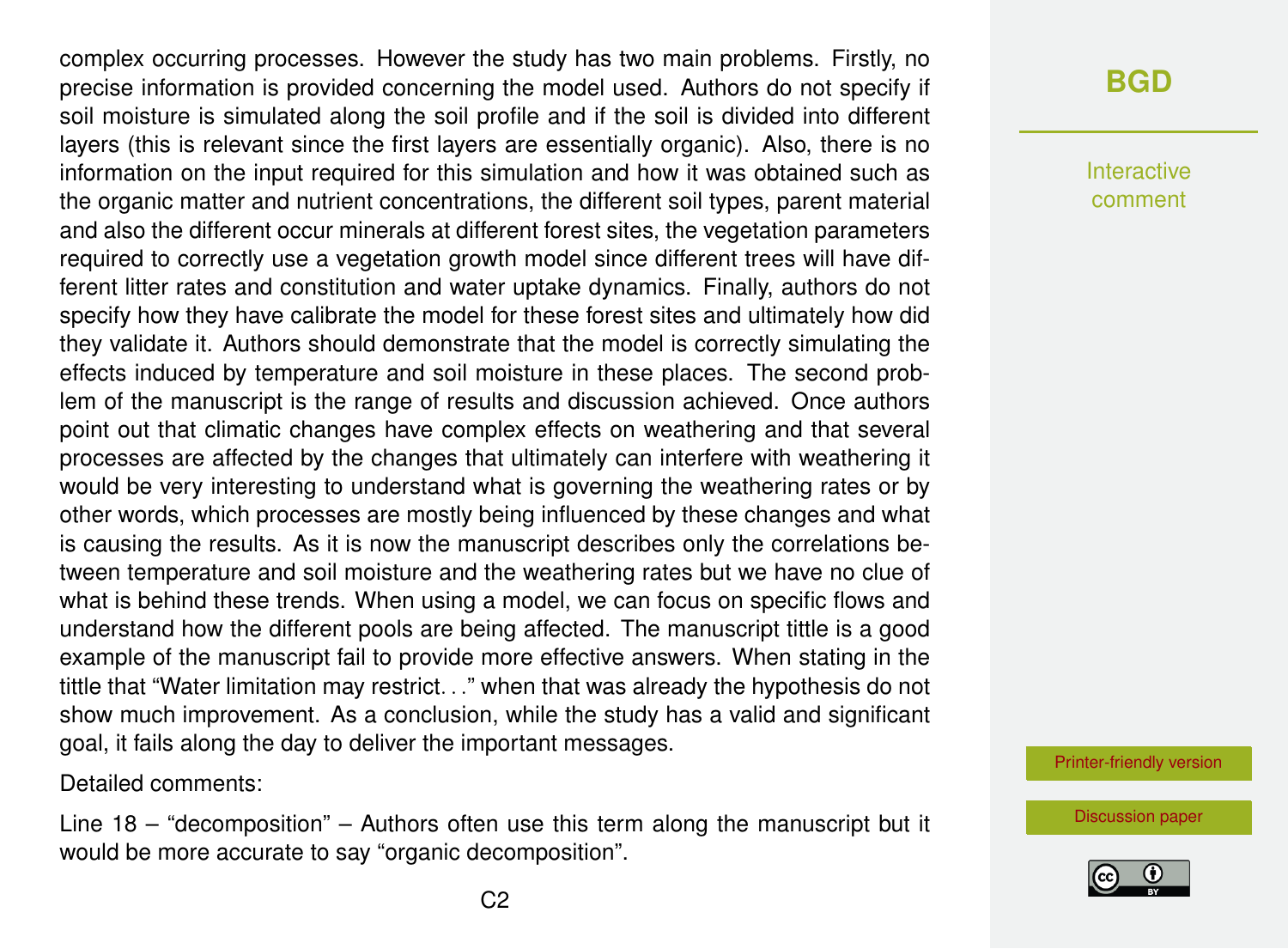Line 28 – 32 – this conclusion is general and authors have only simulated what happens in forest sites in Sweden! It is possible that climatic scenarios for different soils, vegetation covers and land uses result in completely different results. Authors should stick to their study cases.

Line 34-35 – This sentence is too radical. It was not the economic activity that caused environmental impacts, but instead the "bad management in that economic activity".

Line 45 – There is a typo here (Ref).

Line 88 – Which nutrients and which elements? At least the most important.

Line 91-92 – CO2 and H+ are not correctly formatted. There are several typos like these along the manuscript.

Line  $94 -$  Dissolution rate of  $H + ? ? ?$ 

Line 125 – What are the differences between the different forest sites: vegetation types? Soil types? Parent materials? Topography?

Line 136 – 140 – "Forest stand history and future management" this was used as an input? How?

Line 170 – This is the first time authors are saying that the parent materials was different and that this affected the results. The clear indication of the different parent materials involved in this study should be in M&M and the effect of these inputs on the weathering rate should be in Discussion.

Line 181-182 – This is a trivial result, since soil temperature will not mimic air temperature die to thermic soil properties. The study should focus on the interaction of the different processes on the weathering rate instead.

Line 187-189 – This is also expectable since in winter the air temperature increase impacts more the soil that can be frozen. This is the case of Sweden but it will be different for sure in other places. These type of reflections should be in Discussion.

**[BGD](https://www.biogeosciences-discuss.net/)**

Interactive comment

[Printer-friendly version](https://www.biogeosciences-discuss.net/bg-2019-44/bg-2019-44-RC1-print.pdf)